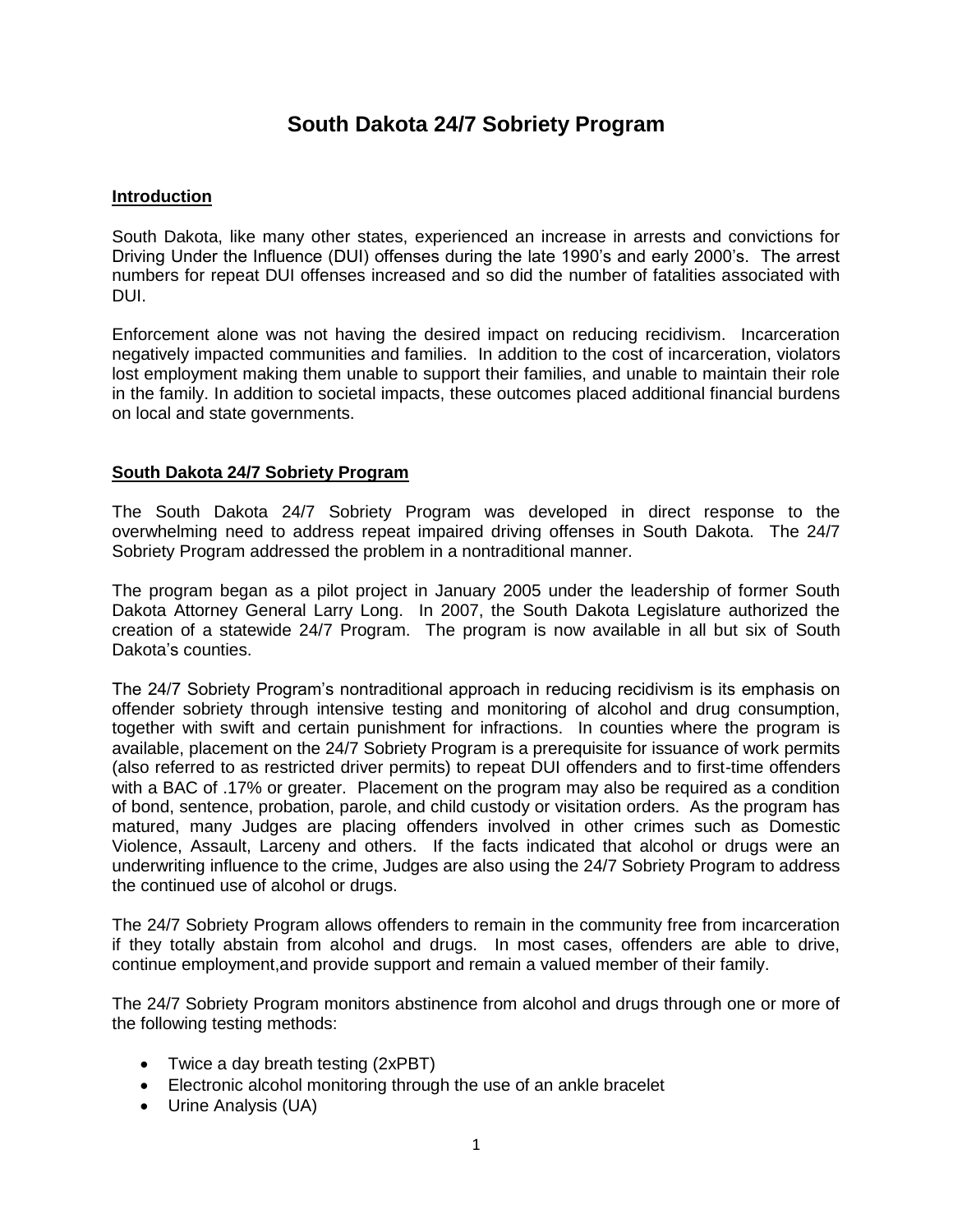- Drug Patch
- Ignition Interlock Device (Intoxalock) Added to the program in 2012.

Most program participants are required to demonstrate sobriety by submitting to a breath test twice daily at a twelve-hour interval in the presence of a law enforcement officer or employee. Generally, between the hours of 7:00 AM to 9:00 AM and 7:00 PM to 9:00 PM, a participant submits to a breath test at the local Sheriff's Office. A participant's bond, parole or probation may be immediately revoked if the participant fails to show up for a test or if the test indicates that the participant consumed any amount of alcohol. In most cases, the infraction will result in immediate incarceration.

A smaller portion of the program participants are placed on electronic alcohol monitoring ankle bracelets. The bracelets provide continuous monitoring for alcohol consumption and provide electronic readings to the contracted vendor. In the event of an alcohol or tampering event, the information is forwarded to the law enforcement agency.

In 2012, Ignition Interlock (Intoxalock) was added to the 24/7 Program. The 24/7 Sobriety Program uses ignition interlock differently as compared to other states utilizing the same tool. In addition to the normal tests required before the offender can start their vehicle and the retests required while operating the vehicle, the 24/7 Program requires the participant to test twice a day during the same time intervals as the 2xPBT testing. The twice a day tests are required whether the participant operated the vehicle that day or not. In addition to preventing them from driving if they have consumed alcohol, it serves the same purpose of 2xPBT without the participant needing to go to the Sheriff's Office to test. Real-time reporting occurs with the ignition interlock device. Unlike the traditional use of ignition interlock devices, an immediate sanction occurs in the form of incarceration should a participant fail to submit a required test or should a test indicate the presence of alcohol.

Finally, the participants may also be required to submit regular and/or random urine samples or wear a drug patch for drug monitoring. Similar sanctions are imposed for infractions while placed on these tests.

## **Key Partnerships**

Some key partnerships are necessary to plan and execute the program. In South Dakota, the Attorney General's Office took the lead in establishing the program. Prior to the formal creation of the program, the Attorney General worked closely with the South Dakota Sheriff's Association and the South Dakota Chiefs of Police Association to gain their support. Although both associates recognized the benefit of the concept, they also were skeptical regarding the staffing resources the program might require. Simultaneously, the Attorney General presented the concept to Judges and State's Attorneys across the state. Even with law enforcement agencies willing to test the concept, Judges and prosecuting attorneys had to agree. Judges, Prosecutors, Sheriffs and Police Chiefs were willing to test the concept and six pilot programs were established across the state. Pilot programs commenced in large, medium and small agencies. The pilot programs were an immediate success and soon additional counties were added.

Due to the success of the program in the six pilot counties, the program went from a pilot to a statewide program. This required the creation of state laws and administrative rules to establish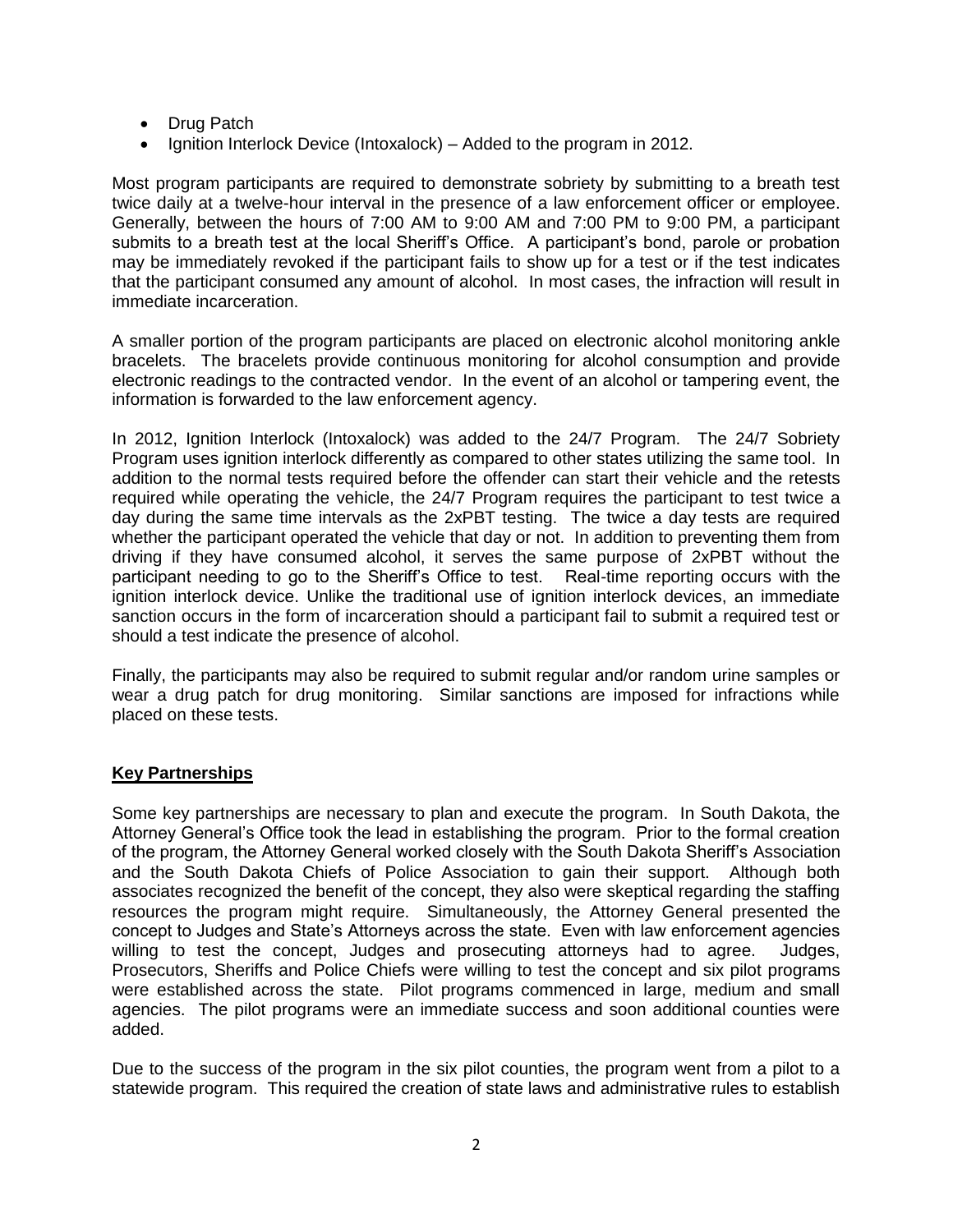and govern the program. For this step, the South Dakota Legislature would join the list of partners.

#### **Legislative/Administrative Rules to Create the Program**

Prior to 2006, individuals convicted of DUI offenses lost their driver's license for 30 days or up to one year, depending on the offense level. During this period of time, the court was statutorily prohibited from granting a defendant a work permit. Nonetheless, defendants still drove during this period of suspension. Understanding that defendants paid little heed to the loss of their driver's license, the Attorney General agreed to loosen the restriction on the granting of work permits, if the permits were conditioned upon the defendant's total abstinence from the use of alcohol and their participation in the 24/7 sobriety program.

Due to the success of the 24/7 Program pilot projects, in 2007 the South Dakota Legislature unanimously passed the 24/7 Program legislative package. This legislation created the 24/7 Sobriety Program by statute, and directed that the program:

". . . coordinate efforts among various state and local government entities for the purpose of finding and implementing alternatives to incarceration for certain offenses that involve driving under the influence and other offenses involving alcohol, marijuana, or controlled substances. (SDCL 1-11-17)

The 24/7 Sobriety Program statutes authorized the use of the 24/7 program:

- 1. As a condition of bond or pre-trial release. (SDCL 1-11-20);
- 2. As a condition of the granting of a suspended imposition of sentence, suspended execution of sentence, or probation (SDCL 1-11-21);
- 3. As a condition regarding the placement or return of an apparent, alleged, or adjudicated abused or neglected child (SDCL 1-11-22); and
- 4. By the Board of Pardons and Paroles, the Department of Corrections, or any parole agent as a condition of parole (SDCL 1-11-23).

At it's inception, the 24/7 Sobriety Program anticipated that program costs would be paid by the offender. The statutes enacted in 2007 permitted the collection of fees for participation in the program. In addition, the statutes authorized the South Dakota Attorney General to implement rules regarding: (1) the nature, method, and manner of testing; (2) the procedures and apparatus for testing including electronic monitoring devices and ignition interlock devices; and (3) the submission of reports and information by law enforcement agencies.

A full list of statutes and administrative rules may be found on the South Dakota Attorney General's Office website at: <http://apps.sd.gov/atg/dui247/index.htm>

#### **Implementing the Program – Challenges/Lessons Learned**

Attorney General Larry Long's first challenge was to convince law enforcement, Judges and Prosecutors of the benefits of the program. Next, a pilot program had to be implemented. This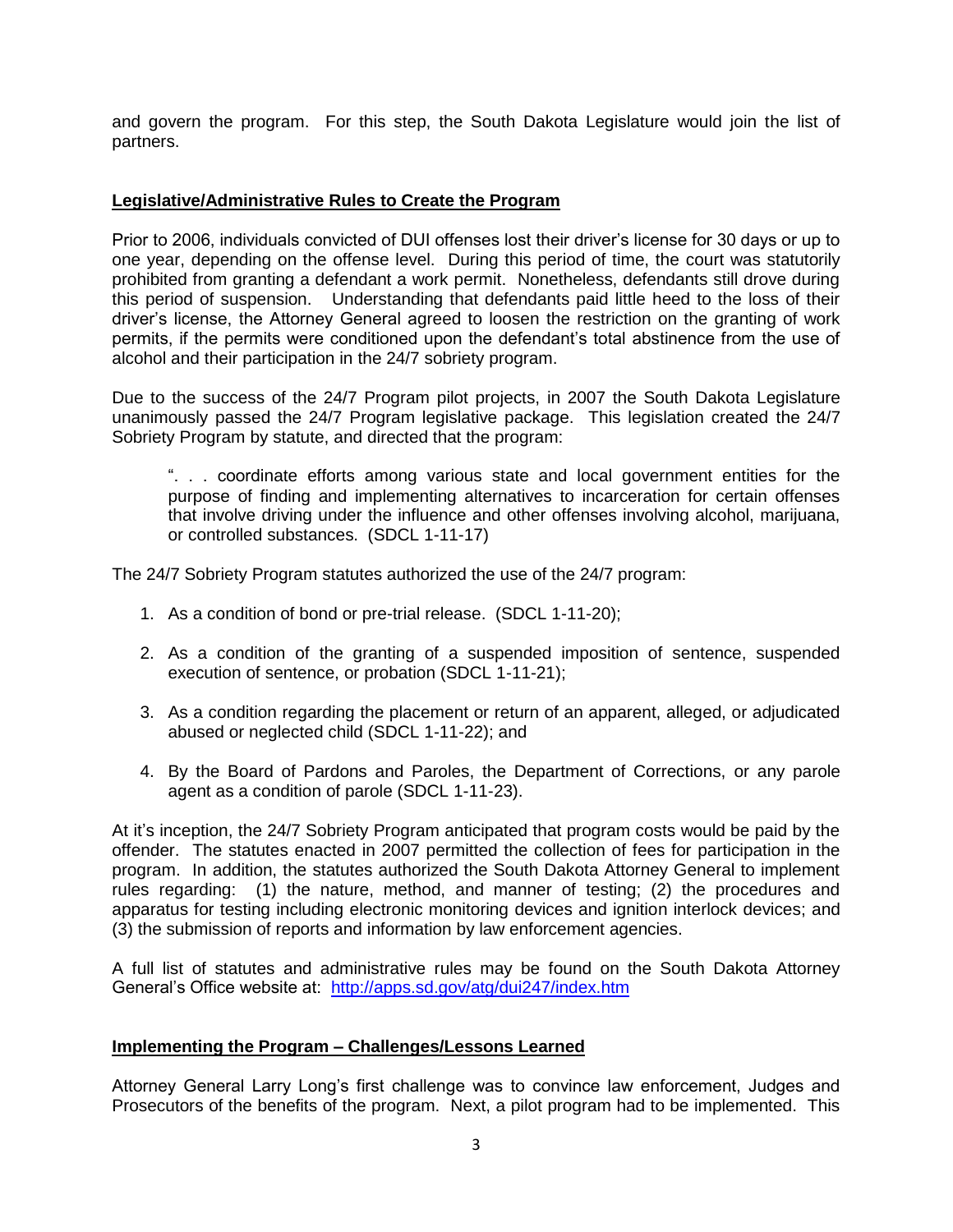included the challenge of working out the logistics for testing, documenting, equipment and other aspects of putting it all together. The final challenge involved implementing the program statewide and passing the necessary legislation.

Not all testing sites are identical and the most notable lesson learned since the program's inception is the need for flexibility. Law enforcement agencies in South Dakota may include a Sheriff and one Deputy or agencies with 500+ personnel. Each site is unique depending on whether it is located in an urban or rural setting. Larger agencies have more staffing to accomplish the testing. Smaller agencies may only have one individual testing the participants. It was a significant challenge to create standards, policies and procedures with which every agency could comply while allowing enough flexibility for the agencies to determine how they would meet those standards.

Since this is an offender pay program, collecting fees is vital to the continuation of the program At one point early on; numerous accounts started showing delinquent balances. As a result, members of the Attorney General's staff had to focus on the collection of fees to prevent the program from going into a negative balance.

When the 24/7 Sobriety Program started, the responsibility of running the program was distributed among staff in the Attorney General's office. Each dealt with a specific portion of the program. The disadvantage to this was two-fold. First, the staff members already had full time responsibilities with no one person looking at all aspects of the program. Second, confusion existed at testing sites when issues arose as to who to contact. In January 2011, a full time coordinator was assigned to the program and is responsible for operating the program. The coordinator acts as a liaison between the testing sites and vendors. This position monitors accounts andthe overall budget for the program, maintains and purchases equipment, and addresses any problems the testing sites might experience

Flexibility is necessary in both legislation and administrative rules that establish and govern the program. Having to return to the Legislature for minor changes to the program creates issues, especially if the changes are needed immediately. If the program is run out of the Attorney General's Office, the Attorney General needs the authority to make timely decisions and implement changes that impact the operation of the program.

## **Vendor Providers**

Twice a Day PBT – The State of South Dakota maintained a contract with Intoximeter to provide potable digital PBT devices (also known as FSTs) for law enforcement personnel. The additional PBTs necessary for the program were purchased off the state contract.

Alcohol Monitoring Bracelets – At the time the program began, only one vendor existed that provided an alcohol monitoring bracelet, namely Alcohol Monitoring Systems (AMS), Denver, Colorado. The Attorney General's Office entered into a contract with AMS to purchase the bracelets. The contract also provided for the supplies, maintenance and monitoring associated with the bracelets. When a violation is observed by AMS or maintenance is due on a bracelet, AMS contacts the assigned 24/7 testing site.

Ignition Interlock (Intoxalock) – The Attorney General has specific authority to select the ignition interlock device. Consumer Safety Technology (CST), Des Moines, Iowa, responded to a request for proposal and they were subsequently selected as the ignition interlock provider. The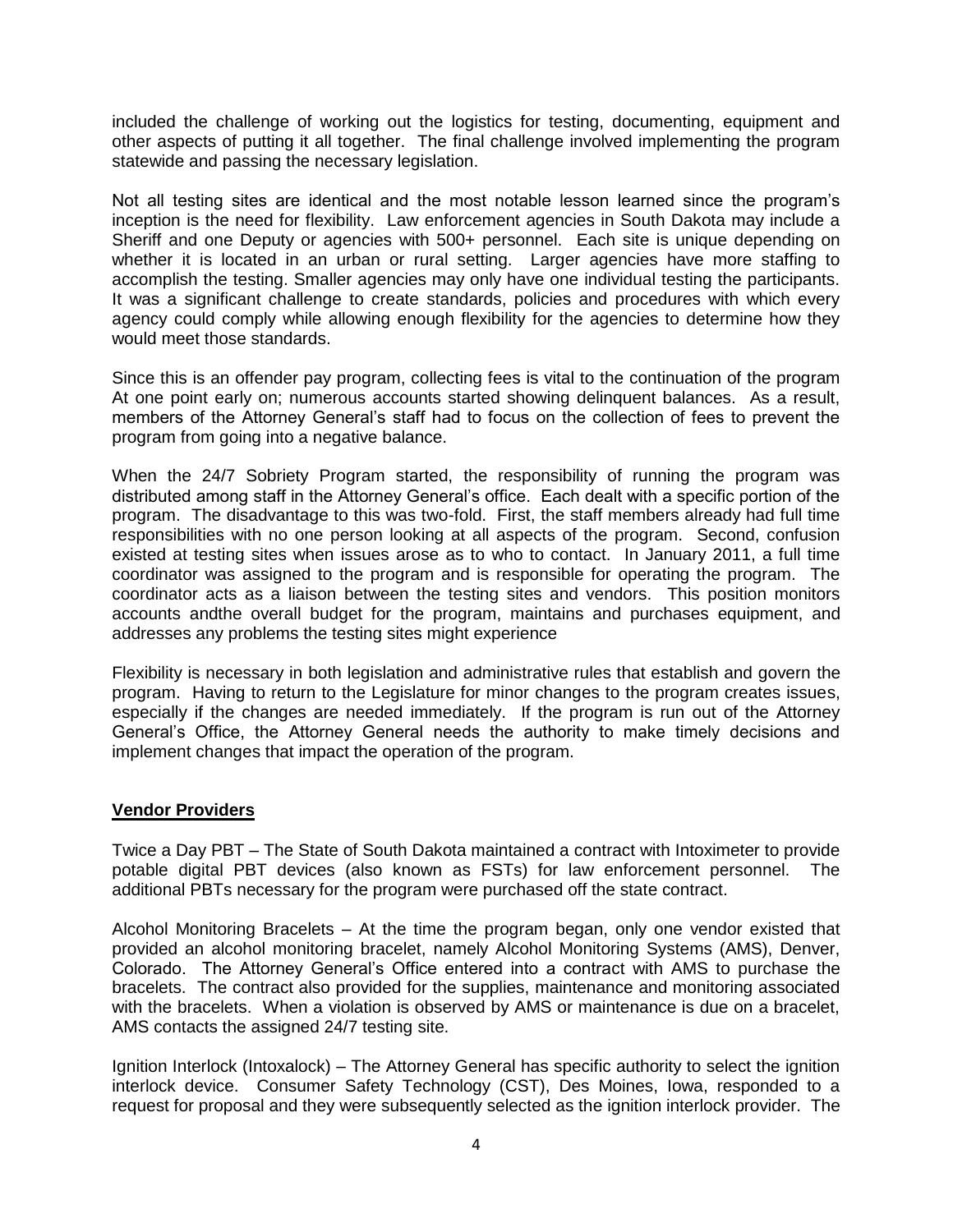ignition interlock device, Intoxalock, provides real-time notification of violations along with GPS tracking of an offender's vehicle. CST conducts the monitoring and advises the assigned testing site of violation or needed maintenance.

Drug Monitoring – There are two types of drug testing methods used for drug monitoring. The most common is the urinalysis. The samples are taken at the test site and a preliminary test is conducted. If a positive reading is observed, the sample is sent to the state lab for further analysis. Some 24/7 Program testing sites utilize Redwood Toxicology Laboratory, Santa Rosa, California for the analysis.

The second type of drug testing is a drug patch. The patch is adhered to the skin, generally the upper shoulder, with an adhesive cover that will show any tampering (removal and replacement). The patch absorbs chemicals excreted by the body through perspiration. After seven to ten days the patch is removed and sent to the vendor for analysis. The Drug Patch vendor is Pharmchem, Inc., Ft. Worth, Texas.

## **Monitoring Participant Testing, Reporting Violations and Imposing Sanctions**

The key to the success of the 24/7 Sobriety Program is its swift and immediate sanctions for violations. The immediate sanctions appear to work best with the twice a day PBT testing. If an offender provides a positive test, commonly referred to as a "hot" test, they are required to be monitored for fifteen minutes. At the end of the fifteen minutes they are retested. If they test clean, the test is considered a pass and they are released. If the results of the second test are positive, it is considered a failure and the offender is immediately incarcerated. If the offender is on the program only to maintain a Work Permit, the Work Permit is revoked but the offender is not incarcerated.

Once incarcerated, an offender appears before a judge who determines if the offender will be released back to the program, incarcerated for a specific time or any other options available to the judge.

The concept of swift and immediate sanctions is lessened with the use of alcohol monitoring bracelets and ignition interlock devices since the person isn't in the presence of law enforcement personnel when violations are detected. For those devices, violations are electronically transferred to a monitoring website. The vendor monitoring the site confirms the violation and notifies the 24/7 testing site. The 24/7 testing site will either contact the offender and request that they present themselves to the jail or law enforcement personnel will go out and arrest the violator.

## **Measuring and Evaluating Program Results**

From the start, the Attorney General knew it would be important to track data in order to determine if the program was successful in changing behaviors. There have been two extensive and ongoing studies of the South Dakota 24/7 Sobriety Program. The first extensive scientific study was conducted by Mountain Plains Evaluation, LLC, in Salem, South Dakota. The study conducted by Mountain Plains Evaluation, LLC focused on the twice a day PBT testing aspect of the program. Their latest study, dated November 9, 2012, includes data from the beginning of the program through 2011. Mountain Plains is currently evaluating the use of the alcohol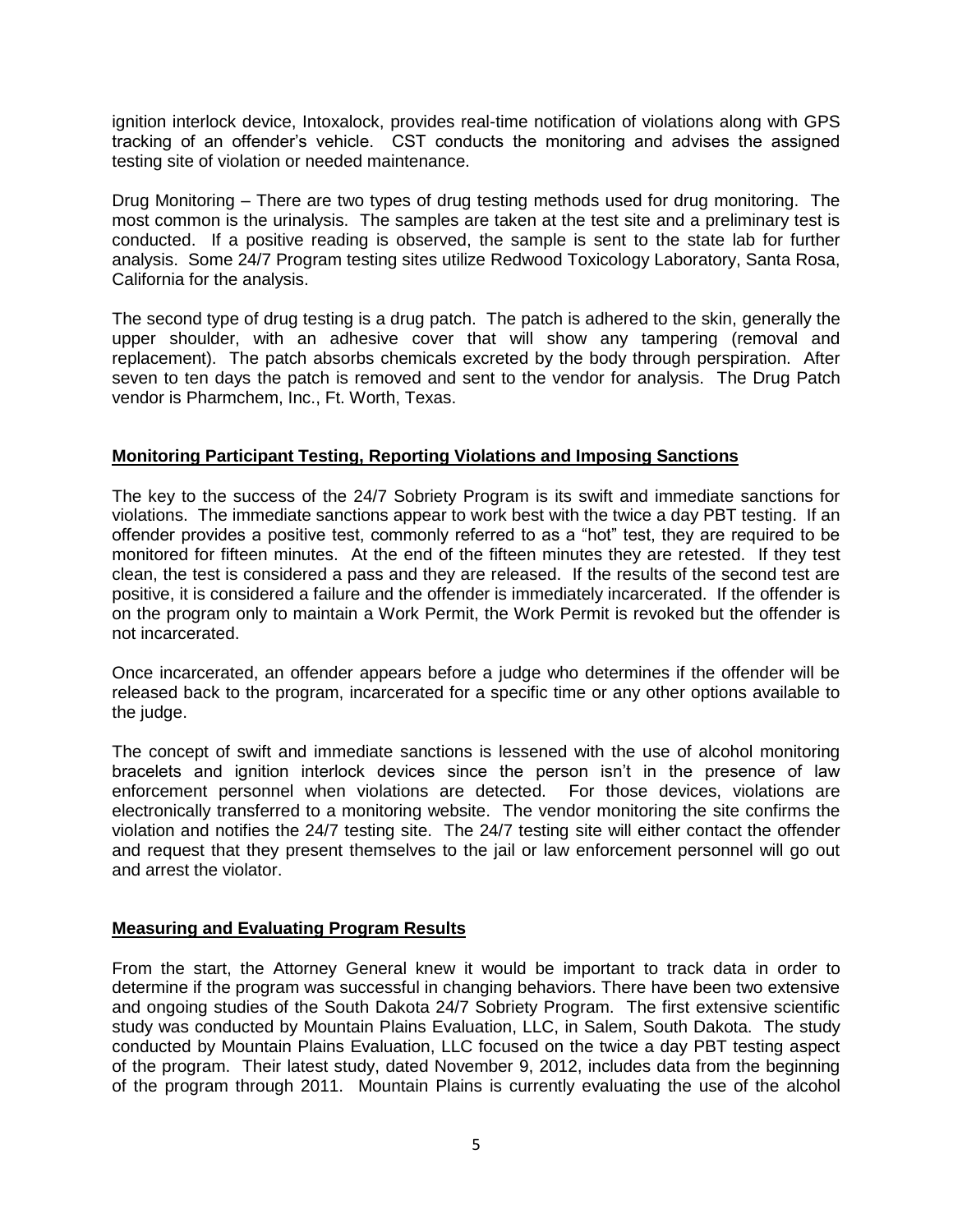monitoring bracelet and will be reviewing the use of ignition interlock. The study along with other studies can be viewed on the South Dakota 24/7 Sobriety Program website:

<http://apps.sd.gov/atg/dui247/247stats.htm>

The second major study of the program is being conducted by RAND Corporation. Additional information regarding the RAND study can be found on their website:

[http://www.rand.org/pubs/research\\_briefs/RB9692.html](http://www.rand.org/pubs/research_briefs/RB9692.html)

A complete copy of the RAND study was published in the *American Journal of Public Health (Dec. 2012).* The title of the article is "Efficacy of Frequent Monitoring With Swift, Certain, and Modest Sanctions for Violations: Insights From South Dakota's 24/7 Sobriety Project." A copy can be obtained on their website:

<http://ajph.aphapublications.org/>

## **Mountain Plains Evaluation, LLC**

The conclusion of the recent study states:

"*Although it is important to continue to study future data, the findings demonstrate that the program is very successful in addressing DUI offender sobriety while individuals are on the program. These findings demonstrate that 24/7 Sobriety Program PBTx2*  participants have lower recidivism rates when compared to individuals who do not *participate in the 24/7 Sobriety Program. For repeat offenders, even minimal days of participation in the 24/7 Sobriety Program positively impact recidivism rates. Individuals with at least 30 days of program participation demonstrate an even greater reduction in recidivism. These reductions in recidivism far exceed the rates reported in the literature for traditional approaches to DUI offenders..."*

#### **RAND Corporation**

RAND's press release describing the study stated:

*Examining the first six years of South Dakota's 24/7 Sobriety Project, researchers found that frequent alcohol testing with swift and moderate sanctions for those caught using alcohol reduced county-level repeat DUI arrests by 12 percent and domestic violence arrests by 9 percent. There was mixed evidence about whether the program reduced traffic crashes.*

*"The South Dakota 24/7 Sobriety Project is reducing both repeat DUI and domestic abuse arrests at the county-level," said Beau Kilmer, the study's lead author and senior policy researcher at RAND, a nonprofit research organization. "The results suggest that frequent alcohol testing with swift, certain and modest sanctions for violations can reduce problem drinking and improve public health outcomes."*

Below are graphs from the Mountain Plains Evaluation, LLC study: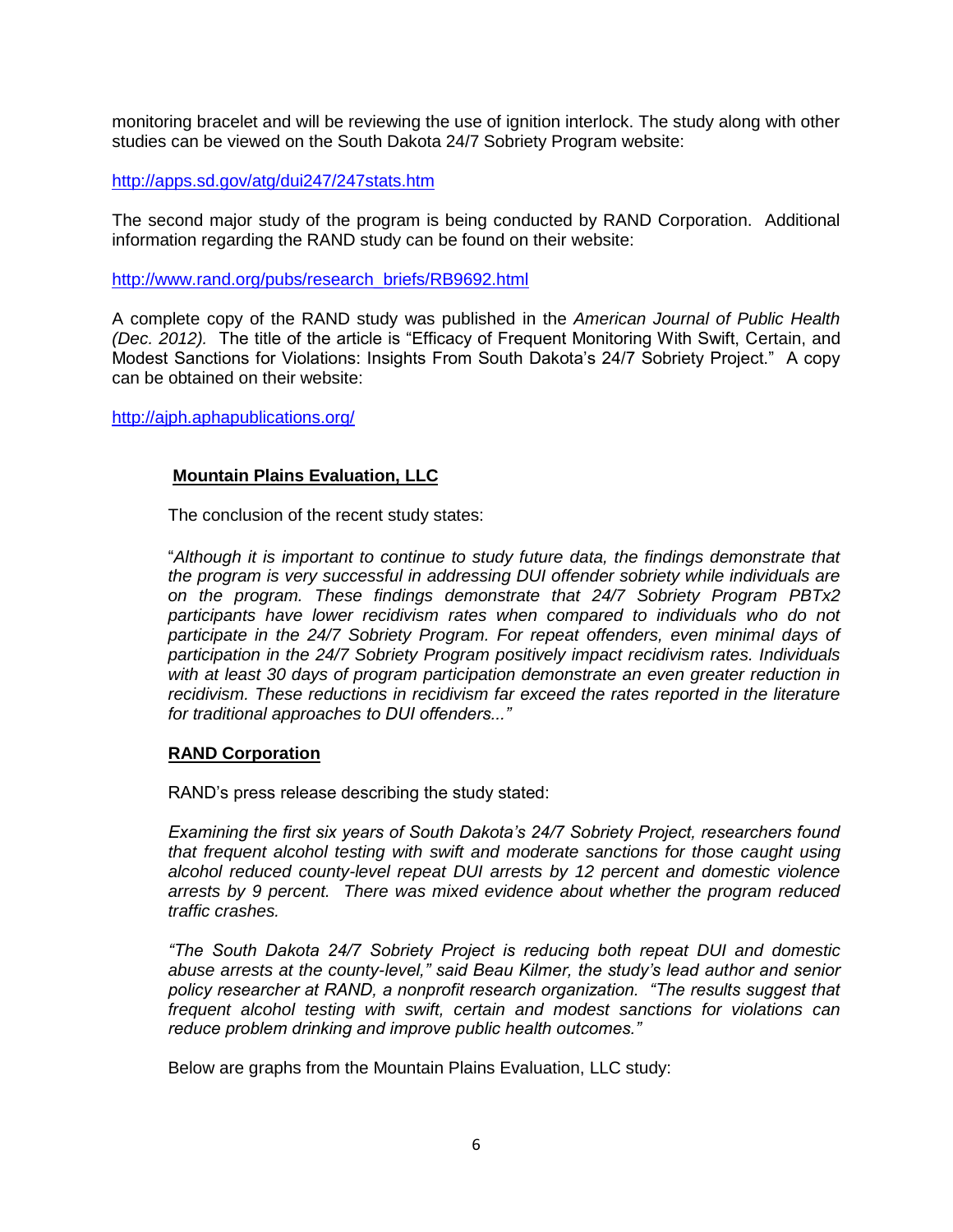

**24/7 Program Participants Compared to Controls – DUI 1st to next DUI Offense**



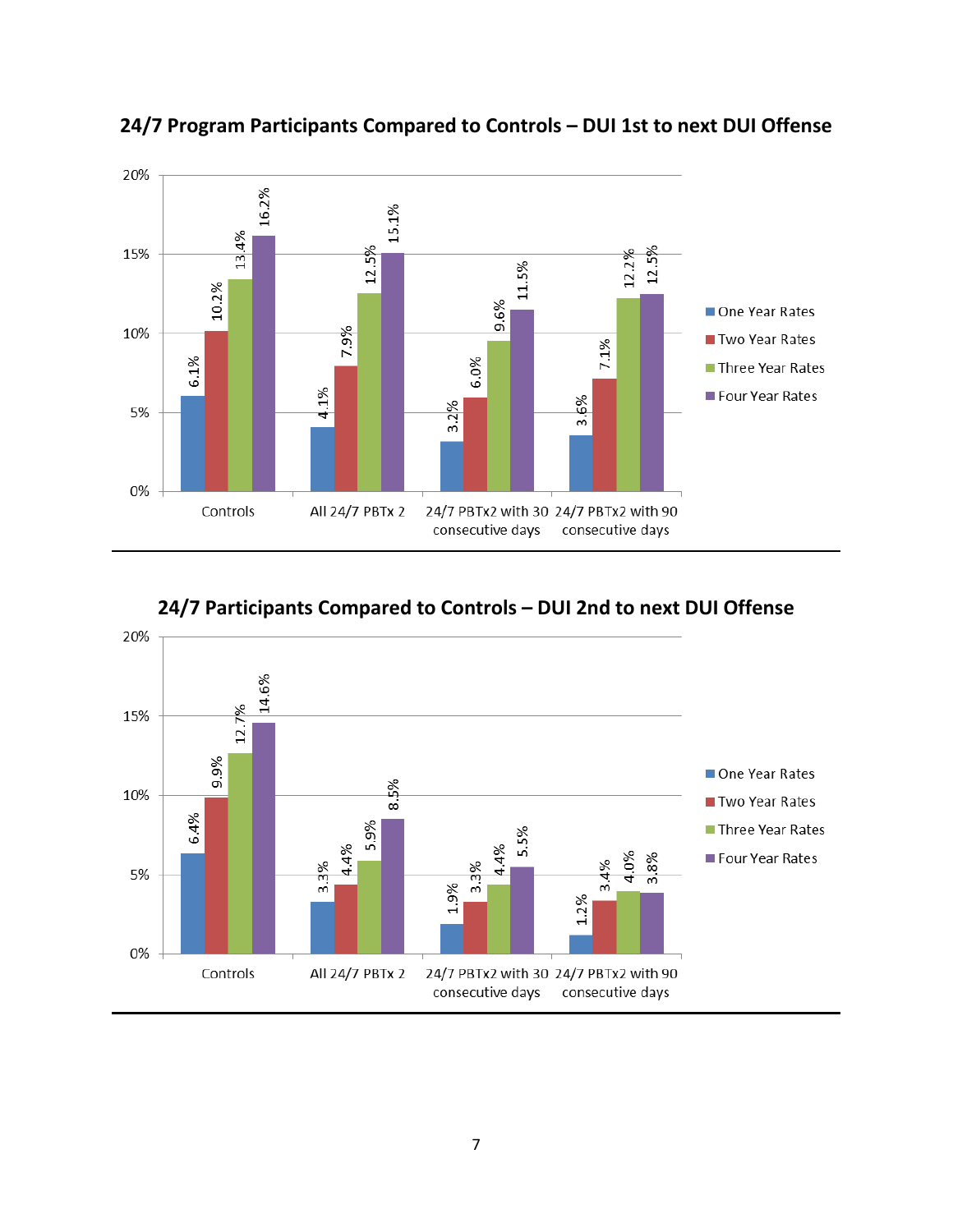

**24/7 Participants Compared to Controls – DUI 3rd to next DUI Offense**



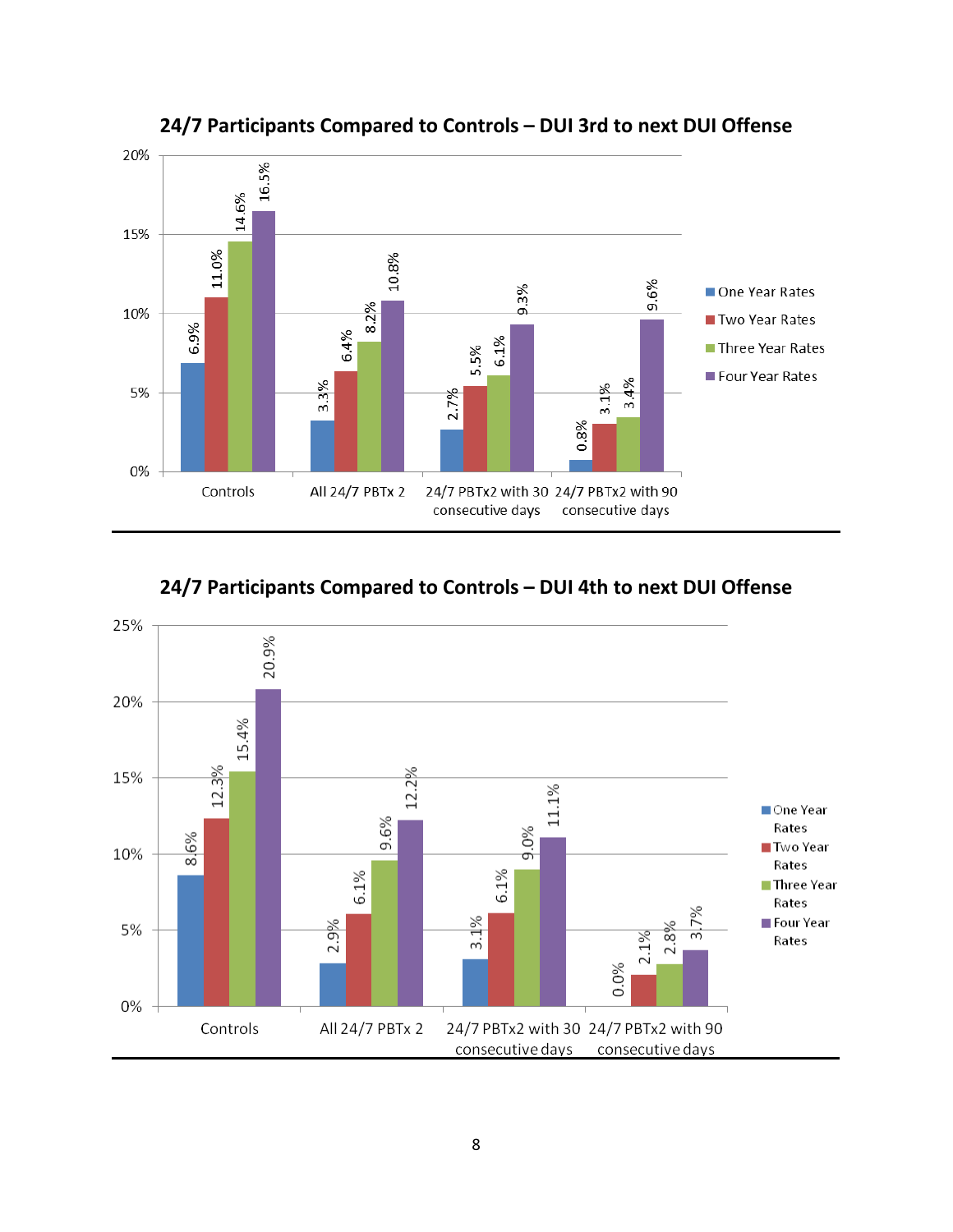

**24/7 Participants Compared to Controls – DUI 5th to next DUI Offense**

# **Assessing the Costs**

A distinct aspect of the 24/7 Sobriety Program is that it is totally offender funded. The state Legislature provided funding to start the program with the understanding that the legislature would not provide any further funding. The initial funding was used to purchase a web based program for each site to use in order to establish accounts for the participants and equipment (PBT units, tubes, UA kits, Drug Patches and alcohol monitoring bracelets). During the creation of the statewide program, sheriffs voiced a concern that the 24/7 Program funds might be used for items outside of the program thus making it difficult for the program to be self-sustaining. Based on that concern, the state law specifically states that 24/7 Program fees can only be used for 24/7 Program expenses. The county can't use those funds to purchase snowplows and road graders.

Since the initial funding by the legislature, the program has been totally self-supporting with the fees paid by participants. A portion of the fees remain with the local testing site to be utilized for 24/7 Program related expenses. The remaining fees go to the Attorney General's Office to cover the program's statewide operational costs. The Attorney General's fees are used to pay the daily monitoring fee for the bracelets, support and maintain the 24/7 web based program used by the sites to log and track participant's tests and payment and purchase equipment. The Attorney General's 24/7 Program fund is also used to pay the salary of a full time coordinator and part-time assistant, their office expenses and travel expenses.

Due to the success of this funding concept, the Attorney General has been able to return funding from the AG's 24/7 Fund back to the local sites in the form of quarterly allocations. Since January 2011, over \$700,000 has been returned to Sheriffs' Offices and Police Departments.